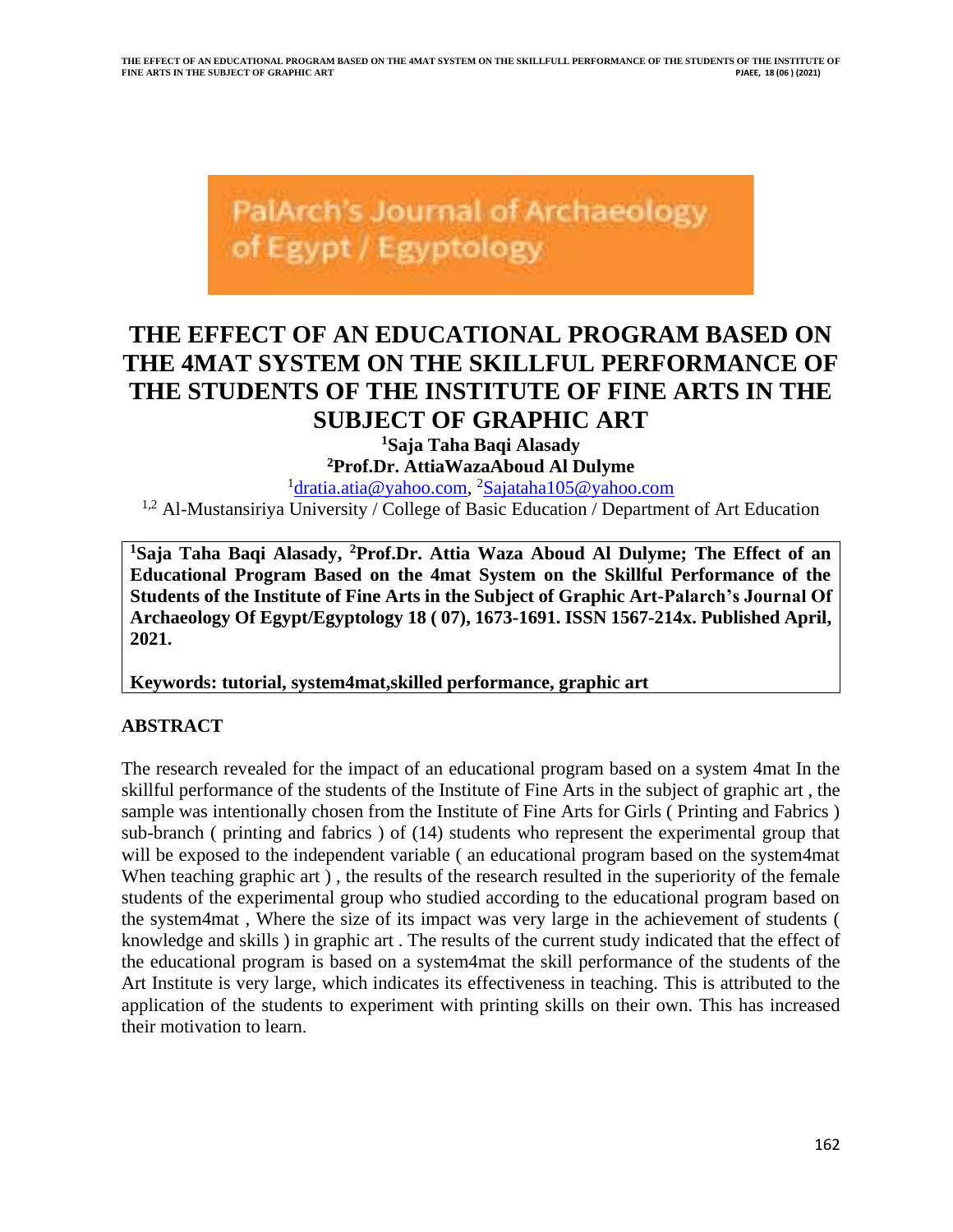### **Introduction**

Educational programs play an important role in the educational process if used properly " if it has a prominent role in the development of many of the skills and abilities of both the teacher and the learner both in terms of enriching education, economic education, and raising the attention of the learner and satisfy their needs and help programs Educational programs involve all the senses of the learner in education ... which increases the motivation of the student to learn, arranging the ideas that he creates, modifying behavior and forming new directions . ( Nabhan , 2010 ) One of the advantages of educational programs is the direct obtaining of the response result and this leads to confirming the correct response and achieving learning, This is called immediate feedback that increases the motivation of the learner towards learning (Al Sulaiti, 2008 ) and the inclusion of system steps 4mat In education, the student makes the focus of the educational process, because he deals with the information himself directly, and he who searches, classifies, examines and processes the information, thus he achieves effective learning . McCarthy 's system Visser, in the quadrant cycles of sequential stages of learning a fixed sequence is (stage contemplative, crystallize the concept, active experimentation, physical experiences perceived). (Flippan,2009)Therefore, McCarthy divided the learning styles and learners on the brain functions that control the learning outcomes of behavior and perception, because the functions of the two hemispheres of the brain are difficult to separate, so it can be said that every learner has a preferred pattern and other less preferred patterns, that is, they can be developed through We offer a variety of experiences to the learner. And that evaluation is a continuous process with every step of teaching according to a system 4mat Where the first step raises the student's interest in the topic of the lesson , the second step is to grasp the facts and form concepts , and the third step helps the student to employ what he has learned , and the fourth step helps the student to explore, create and analyze information .(McCarthy, 2006) And that the use of the system4 mat In education, the student makes the focus of the educational process, because he deals with the information himself directly, and he who searches, classifies, examines and processes the information, thus he achieves effective learning . And graphic art , including addition of a variety of flexible printing methods it gives the artist a wide range to choose the style layout and the associated materials and raw materials that are working to create a variety of opportunities for artistic expression and works to enrich the experience of the artist to identify those materials and raw materials and knowledge of the effects that can be obtained On them through their use in the production of the artwork, and in expressing the content contained in the artwork . The process of printing on the conveying surfaces is carried out according to two basic principles: firstly, preparing the design to be printed on the printed surface to obtain the printed artwork, which depends on the artist's own vision, which contains a group of shapes, lines and colors that express the artist's ideas and his own emotions, and the second step is by implementing the artistic work, whether using the method of engraving and printing. (Saff, 2005) Can thus educational program designed according to the system4mat to achieve a new leap in the process of teaching graphic art to fourth-grade students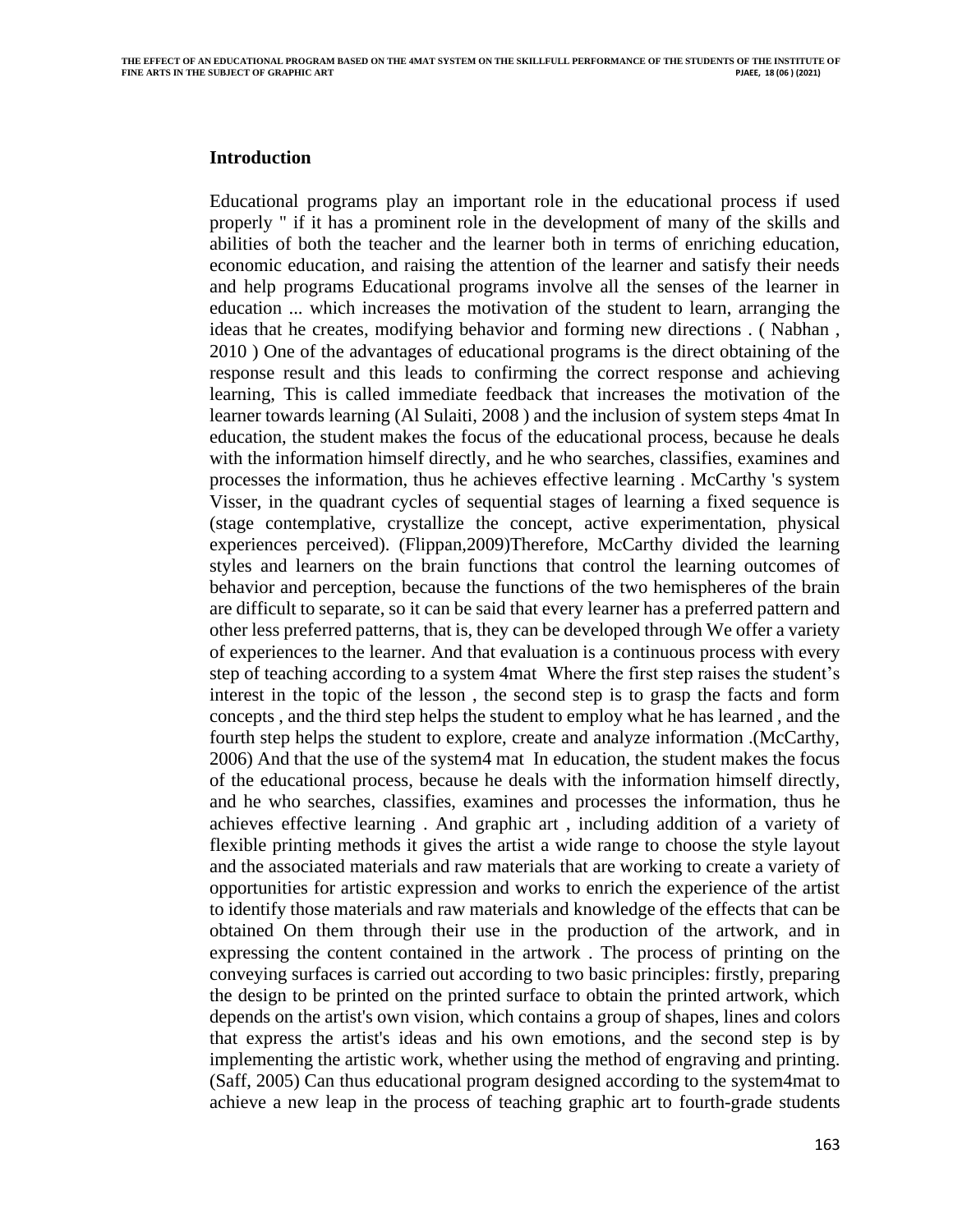minor (printing, textiles) because it increases their cognitive achievement and skill performance .

#### **Research problem**

It has become necessary to search for teaching models and strategies that focus on involving the learner mentally during the teaching processes and reach the highest levels of thinking, taking into account the learning styles of the learners, as learning styles are considered among the individual differences that the educational and educational foundations call for the need to take them into account and deal with them. (Cengizhan, 2016) Where he became a reflection of the current age requirements that are able learners arises to learn to think and exploit the brain Bjanabih better and gained to address different life situations skills because they are important factors that affect the achievement of learners and their ability to understand and correct performance , it must increase the ability of learners to think longer The most prominent thing that a person possesses and a gift that the teacher provides to his community for the role and importance of thinking through educational curricula . (Al-Mousawi, 2018) Therefore, graphics are considered one of the important professional fields of originality and wealth, in which technology plays a fundamental role and can even contribute directly to the continuous interaction with society, where It is one of the most important areas of application through which it is possible to provide utilitarian products with a distinct aesthetic value. ( Abdul- Karim , 2017 ) Through the researcher's knowledge of her capacity as a technical supervisor in the Department of Sports and School Activity, her professional practices, her field visits to fine arts institutes and her continuous meetings with most of the educational process parties of directors And teachers who specialize in the design department, especially since the study problem is chosen by the researcher himself in light of his experiences, which prompts research into it and She headed it with great interest and depth, as the researcher made an open-ended opinion poll questionnaire to define the study problem precisely, and presented it to a group of teachers in the design department, which is as follows:

What teaching systems do you adopt in teaching print material? And do you have prior knowledge of the system4mat Did you include your daily instructional plans or employ it while teaching typography?

The total answers of male and female teachers resulted in the traditional method being the only method used during the teaching of graphics (printing), and that the teachers 'ability to raise interest and questions and encourage thinking according to the learning styles of their different students is almost non-existent. The exploratory experiment carried out by the researcher to identify the difficulties and needs of a sample of the research community revealed that there is a weakness among the students, as this was evident in their skill performance, through the researcher's observation that the pilot sample was not able to print any form according to the correct steps required despite the simplicity Available tools and materials, and the results of the survey showed that there are difficulties in the field of printing due to the following reasons :

1. The absence of a specific real material and being limited to separate lessons.

2. The lack of the teaching method to various educational activities and aids and duties.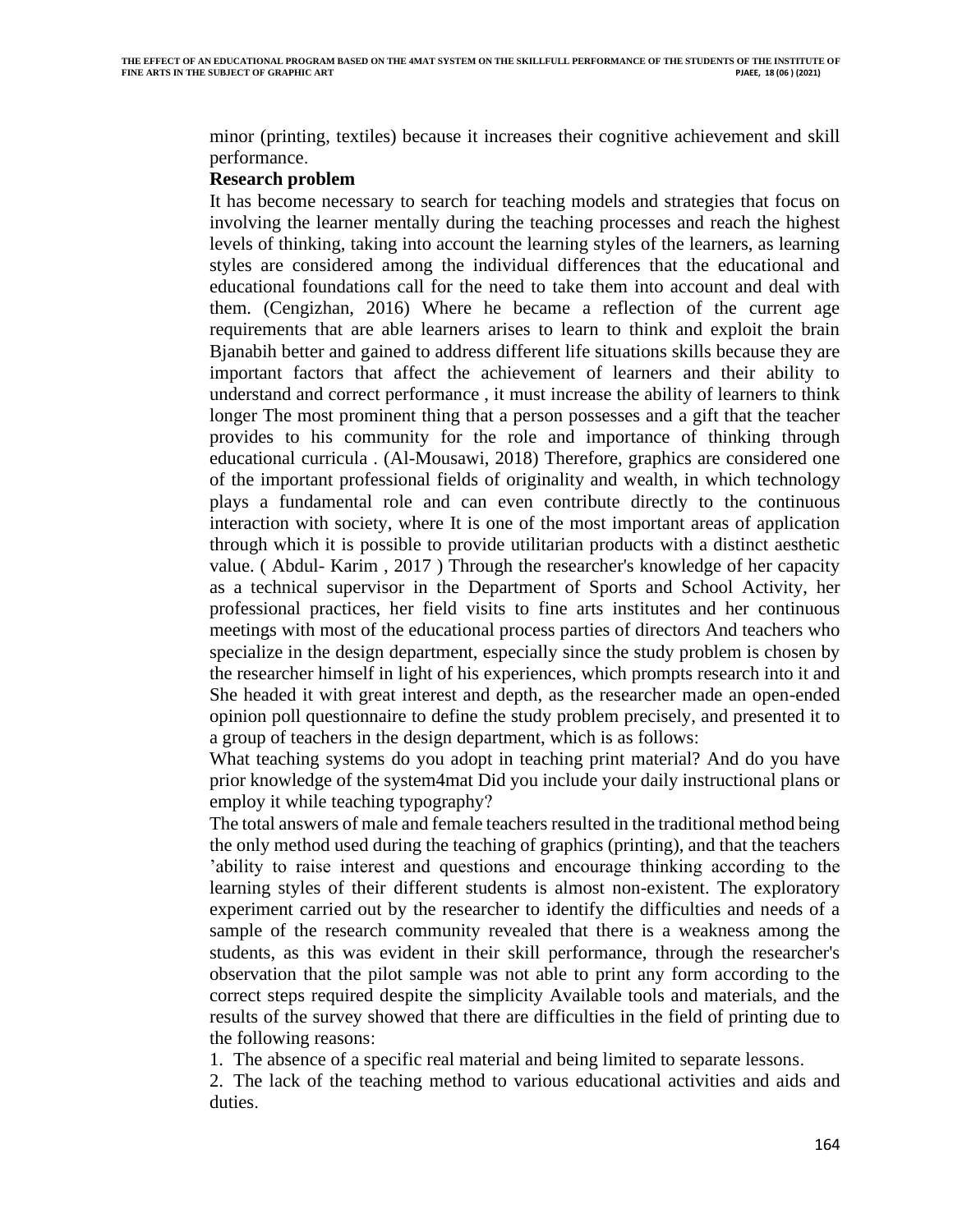3. Not using the element of suspense and stimulating motivation among students in the classroom .

4. There is no logical sequence of scientific material from easy to difficult .

Therefore, the researcher believes that there is an urgent need to use modern teaching systems to teach graphics (printing) that emphasizes taking into account the diversity of students 'learning styles and accelerating their thinking, which led to the selection of a type of modern teaching models as a system.4mat. Therefore, the current research problem crystallized to answer the following question :

What 'the effect of a system-based educational program 4mat in performance skills for students of Institute of Fine Arts textured graphic art?"

#### **Research importance**

The researcher decided to implement a system 4mat in its educational program because it is one of the systems that emphasize different learning styles as well as employing the two sides of the brain to learn, especially since this system has four stages and each stage deals with the functions of the two sides of the brain with its left and right hemispheres. From the above, the importance of the current research is highlighted by the following :

1. If proven effect system-based tutorial 4mat It is possible that specialists in the field of curriculum development can benefit from the results of this study and their application in educational programs for preparing teachers before and after service .

2. It is hoped that this study will contribute to providing typing teachers with an unconventional teaching system that helps increase the students' skillful performance with the printing subject.

3. The current study may help print teachers to keep pace with the continuous development in the field of printing and its teaching methods.

4. The current research is an experimental attempt to set up and implement a systembased educational program 4mat It may enrich the field of scientific research.

5. Teaching students to print (using the thermal transfer method) with inexpensive materials, as well as reducing the time and effort devoted to graphic art (printing) in fine arts institutes by using modern teaching programs.

6. The current research may be a knowledge and skill addition to the technical library of printing (using the thermal transfer method) due to the lack of resources and studies in Iraq that enrich this aspect.

7. The research results that the researcher will reach may contribute to enriching the knowledge and skills aspects of the students and teachers of fine arts institutes by adding a new method to their printing methods, as well as an educational program that studies (the method of printing by thermal transfer) .

8. The current research provides an achievement test (cognitive) and a note card to measure the skill performance, which may benefit researchers in the field of teaching graphic art (printing - thermal transfer printing method).

### **Aim of the research**

The current research aims to:Detect:

The effect of a system-based educational program 4mat in the skills performance of the students of the Institute of Fine Arts, in the subject of graphic art,The research objective is achieved through the following sub-goals: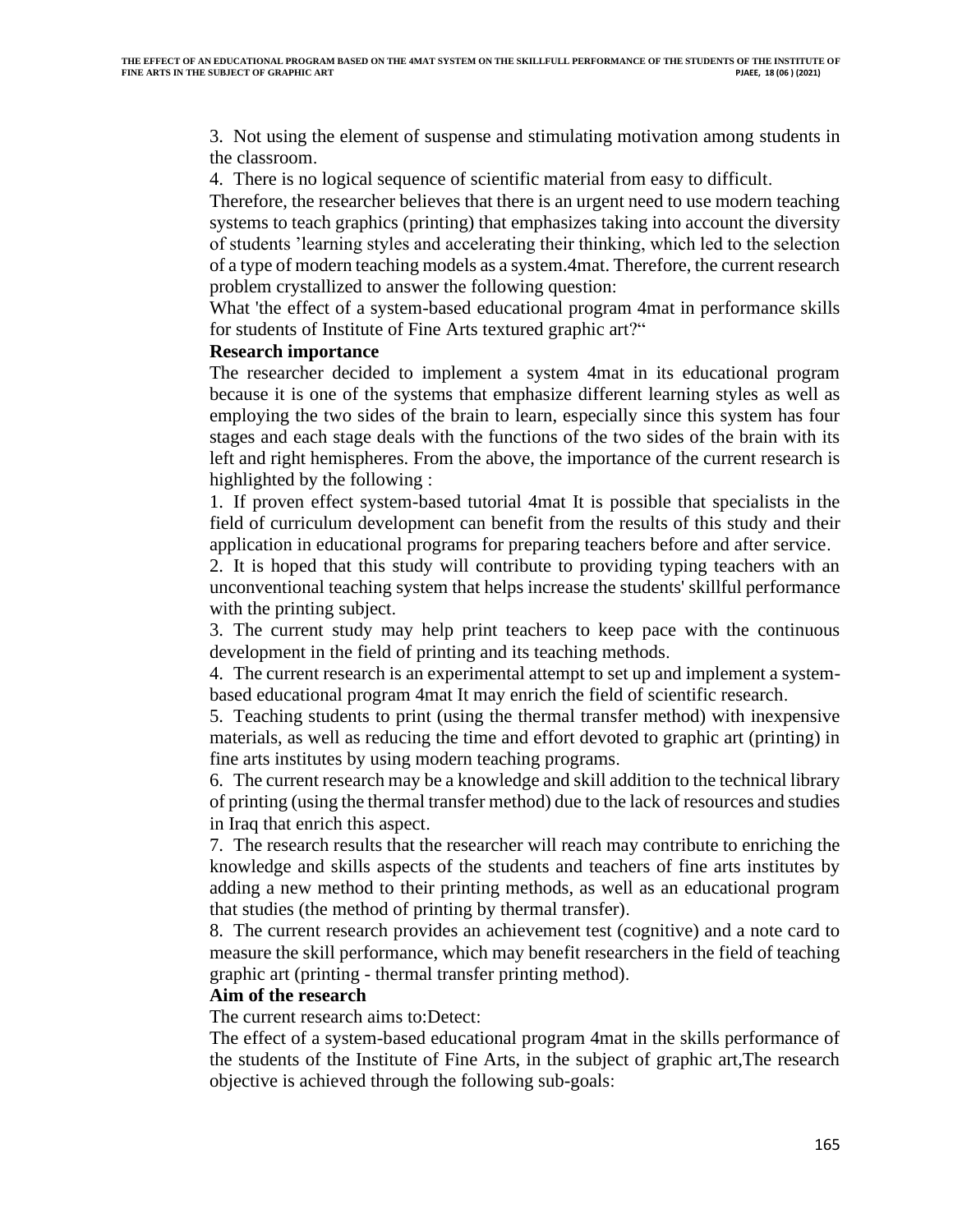1. Building a system-based educational program 4mat to obtain graphic art for students of the Institute of Fine Arts

2. Knowing the impact size of the system-based educational program 4mat In the cognitive and skills tests for graphic art for fourth-grade students in the Design Department.

## **Research assumptions**

In order to achieve the goal of the research, the researcher formulated the following hypotheses:

1. There are no statistically significant differences at the significant level (0.5) Between the average grades of the experimental group students in the pre- and postcognitivetest.

2. There are no statistically significant differences at the level of significance (0.5) Between the average grades of the experimental group students in the pre- and postskilltest .

## **Research procedures**

Experimental Design: For the purpose of achieving the goal of the research and verification of statistical Frdite, the researcher used the experimental approach and chose the design of one group with two tests (pre and post), as shown in Table (1), either the terms of the application of this type of experimental designs it is as follows: "As this design is used when the experimental factor ( the independent variable ) has a relatively large effect on the dependent factor , and when the experiment is of short duration, because this reduces the work of the large fixed and cumulative inappropriate factors such as maturity . " (Kazem,2018)

| Thecombinedandexperim | The pretest              | Independen   | Post test    | Impact       |
|-----------------------|--------------------------|--------------|--------------|--------------|
| ental Ah              |                          | t variable   |              | measureme    |
|                       |                          |              |              | nt           |
|                       | Cognitiveachieve         | System-      | Cognitive    | Cognitive    |
|                       | ment test                | <b>based</b> | achieveme    | achieveme    |
|                       |                          | educational  | nt test      | nt and skill |
|                       | <b>Skill Performance</b> | program 4    | <b>Skill</b> | performan    |
|                       | <b>Test</b>              | mat          | Performan    | <b>ce</b>    |
|                       |                          |              | ce Test      |              |

### **Research community and sample**

And be the research community of students of Fine Arts Institute for Girls in the academic year 2020/2021, as the number of students (656) students, the researcher chose deliberate sample of the Fine Arts Institute for Girls Design Branch (graphic and fabrics) morning study to represent the research sample totaling (14)student.

**Research tools:** From the research requirements, the researcher prepared two tools, the first for the cognitive test and the second for the graphic art skill test.

**Statistical means:** The researcher used a set of statistical means to show the results of her study, and the researcher used a statistical analysis program ( spss) For the humanities and social sciences, and the Coder Richardson equation 20 ,TestWilcoxon Pearson Correlation Coefficient, Paragraph Difficulty Coefficient,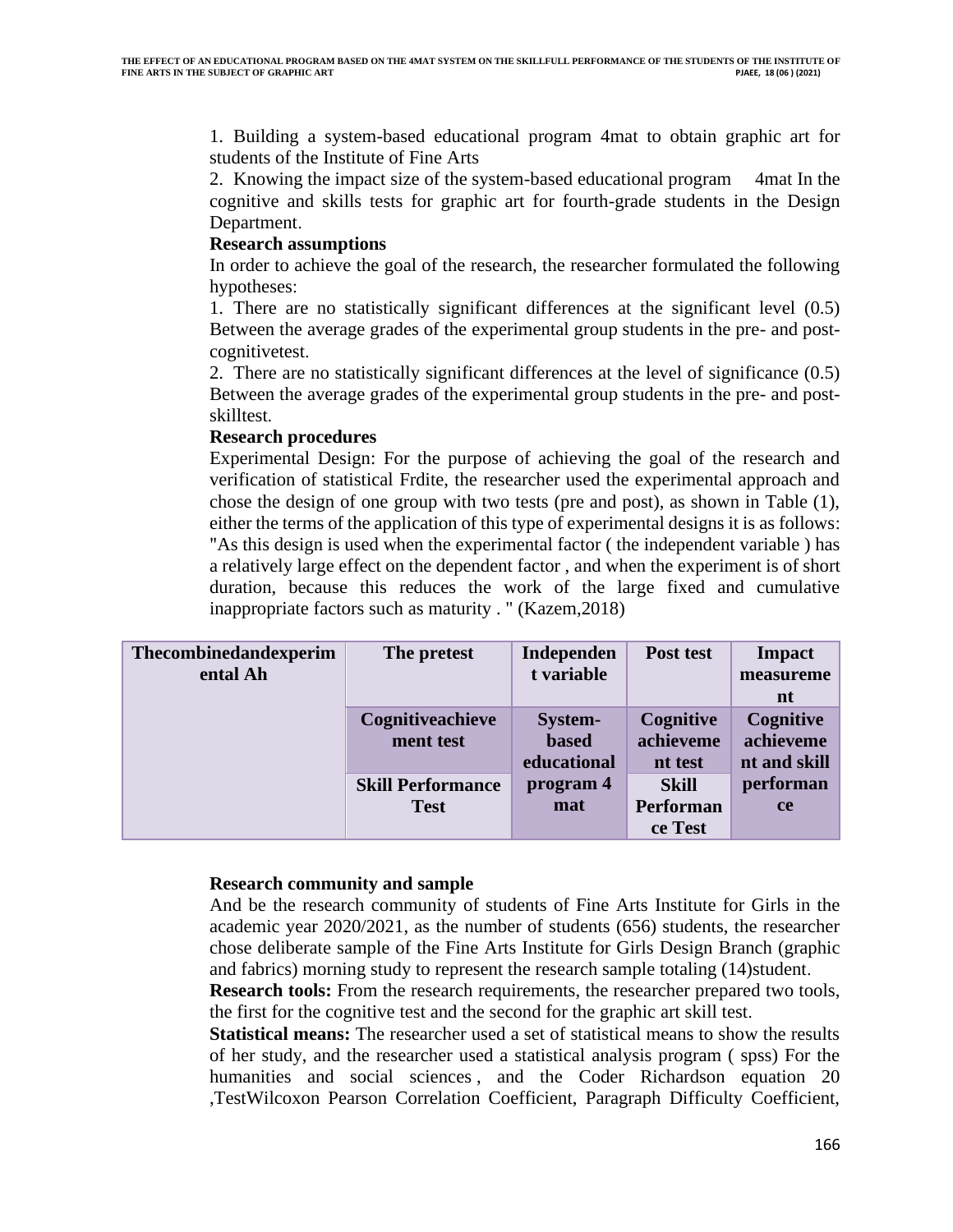Discrimination Coefficient, False Alternatives Effectiveness Coefficient, Impact Size Equation.

## **Results of the hypotheses**

.

**As a result of the first hypothesis:** to validate this e hypothesis yeh the T researcher of b the use of the test " and Cookson (Wilcoxon) To detect differences between the two measurements pre- and post-with respect to averages arranged grades achievement test experimental group and the table (2) shows the results relating to care of the hypothesis.

| variable               | <b>Ranks</b>                | the<br>numbe | Average<br><b>Ranks</b> | sum<br><b>Rank</b><br>S | <b>Wilcoxon value</b><br><b>Calculate</b><br>d | <b>Tabula</b> | <b>Indicati</b><br>on level | <b>Indication</b><br>of<br>the<br>difference |
|------------------------|-----------------------------|--------------|-------------------------|-------------------------|------------------------------------------------|---------------|-----------------------------|----------------------------------------------|
| <b>Achieve</b><br>ment | <b>Negative</b><br>feedback |              | 1,50                    | 1,50                    | 1,50                                           | 21            | 0,05                        | <b>Statistically</b>                         |
| test                   | <b>Cation</b>               | 13           | 7,96                    | 103,5<br>0              |                                                |               |                             | d                                            |

It is evident from the above table that the difference is statistically significant because thecalculated Wilcoxen value of (1.50) is smaller than the table of Wilcoxen value of (21) at the level of significance (0.05). This means that the program has contributed to increasing the achievement scores of the students of the experimental group.

**As a result of the second hypothesis:** to validate this hypothesis, the researcher using the test " and Cookson (wilcoxon) To reveal the differences between the two measurements, before and after, with respect to the average scores of the skill performance test scores for the experimental group, and Table (3) shows the results related to this hypothesis.

| variable                             |                                     | the            | Avera        | sum      | <b>Wilcoxon value</b> |              | Indicati | <b>Indication</b>            |
|--------------------------------------|-------------------------------------|----------------|--------------|----------|-----------------------|--------------|----------|------------------------------|
|                                      | <b>Ranks</b>                        | numb           | ge           | Ran      | <b>Calculat</b>       | <b>Tabul</b> | on level | the<br><b>of</b>             |
|                                      |                                     | er             | <b>Ranks</b> | $\bf ks$ | ed                    | ar           |          | difference                   |
| <b>Skill</b><br>Performa<br>nce Test | <b>Negati</b><br>ve<br>feedba<br>ck | $\overline{2}$ | 1,50         | 3        | $\overline{3}$        | 21           | 0,05     | Non<br>-D of statist<br>ical |
|                                      | <b>Cation</b>                       | 12             | 8,50         | 102      |                       |              |          |                              |

It is evident from the above table that the difference is not statistically significant because the calculated Wilcoxen value of (3) is smaller than the tabular value of Wilcoxen of (21) at the level of significance (0.05). This means that the program has contributed to increasing the grades of skill performance of the students of the experimental group. The size of the effect was extracted as follows:

1. Extract the arithmetic mean and standard deviation for the pre- and post-tests and the weighted standard deviation of the achievement test variable for the experimental group as shown in Table (4).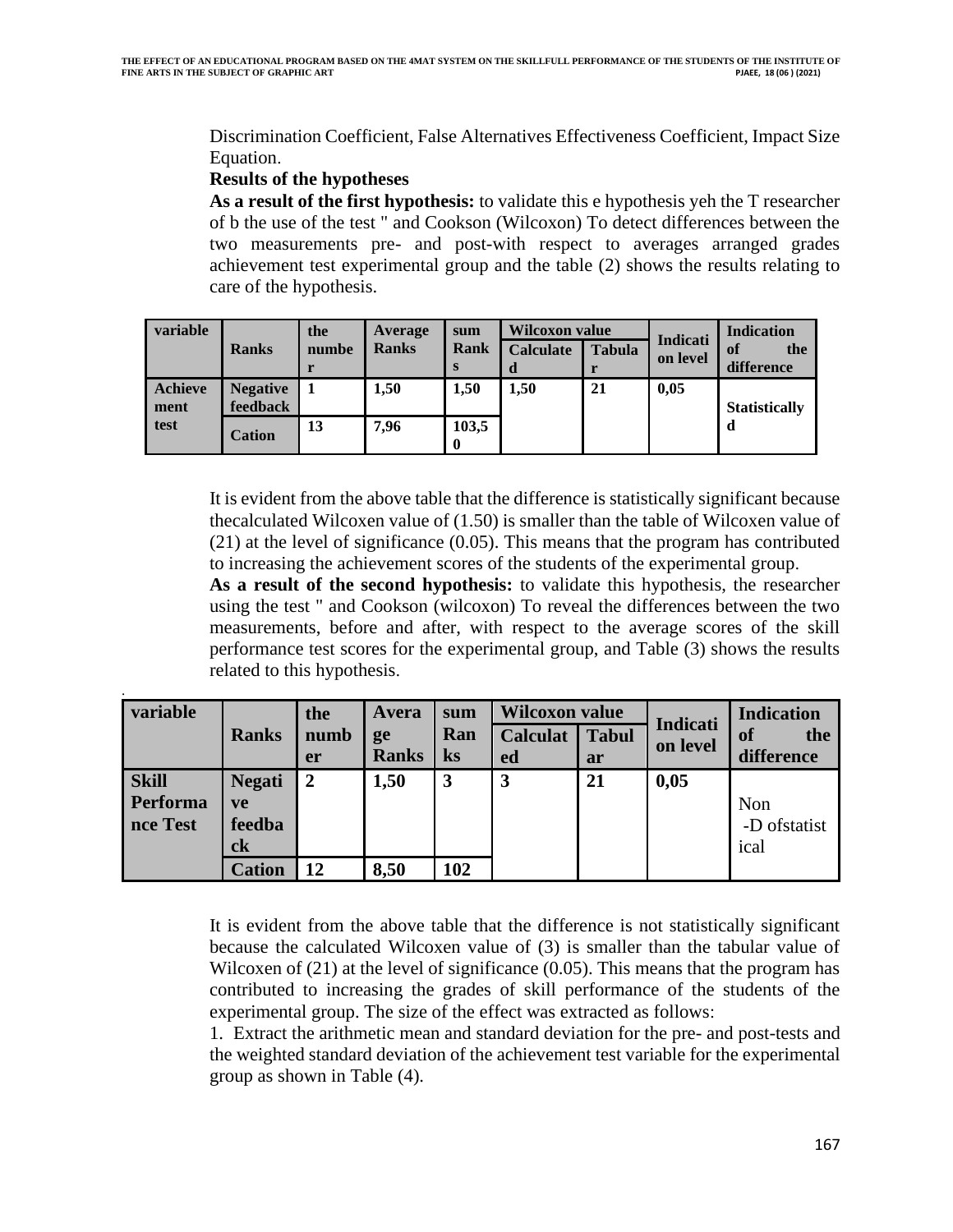| the test                     | <b>SMA</b> |       | standard deviation   Weighted deviation |
|------------------------------|------------|-------|-----------------------------------------|
| <b>Tribal</b>                | 9.643      | 2,134 | 3,647                                   |
| Dimensional   15,714   2,335 |            |       |                                         |

After applying Cohen's equation, the size of the effect was (1.66). Therefore, the size ofthe program's effect on increasing achievement is considered to have a significant impact for the experimental group.

2. Extracting the arithmetic mean and standard deviation for the pre- and post-tests and the weighted standard deviation of the skill performance test variable for the experimental group as shown in Table $(5)$ .

| the test                     | <b>SMA</b> |       | standard deviation   Weighted deviation |
|------------------------------|------------|-------|-----------------------------------------|
| <b>Tribal</b>                | 7.429      | 1,453 | 2,288                                   |
| Dimensional   12,428   2,065 |            |       |                                         |

After applying Cohen's equation, the size of the effect was (1.73). Therefore, the size of the effect of the program in increasing skill performance has a significant effect for the experimental group.

## **Results**

1. It's a system-based tutorial4mat It differs from the teaching method in the usual way, as it makes the students the center of the educational process, which contributes to increasing the students 'ability to perform their skills .

2. The continuous evaluation that accompanied the course of the educational program provided the students with continuous feedback that enabled them to monitor their progress, discover and enhance their strengths, diagnose weaknesses and address them, thus achieving better learning for them.

## **Conclusions**

1. The results of the current study indicated that the effect of the educational program is based on the system 4mat the skill performance of the students of the Art Institute is very large, which indicates its effectiveness in teaching. This is attributed to the application of the students to experiment with printing skills on their own. This has increased their motivation to learn.

2. The educational program helped the weak learners move from experiential learning to abstract thinking and theoretical applications of practice through the diversity of activities such as conducting experiments and imagining, all of which had an effect on the brain to assimilate and represent information.

## **References**